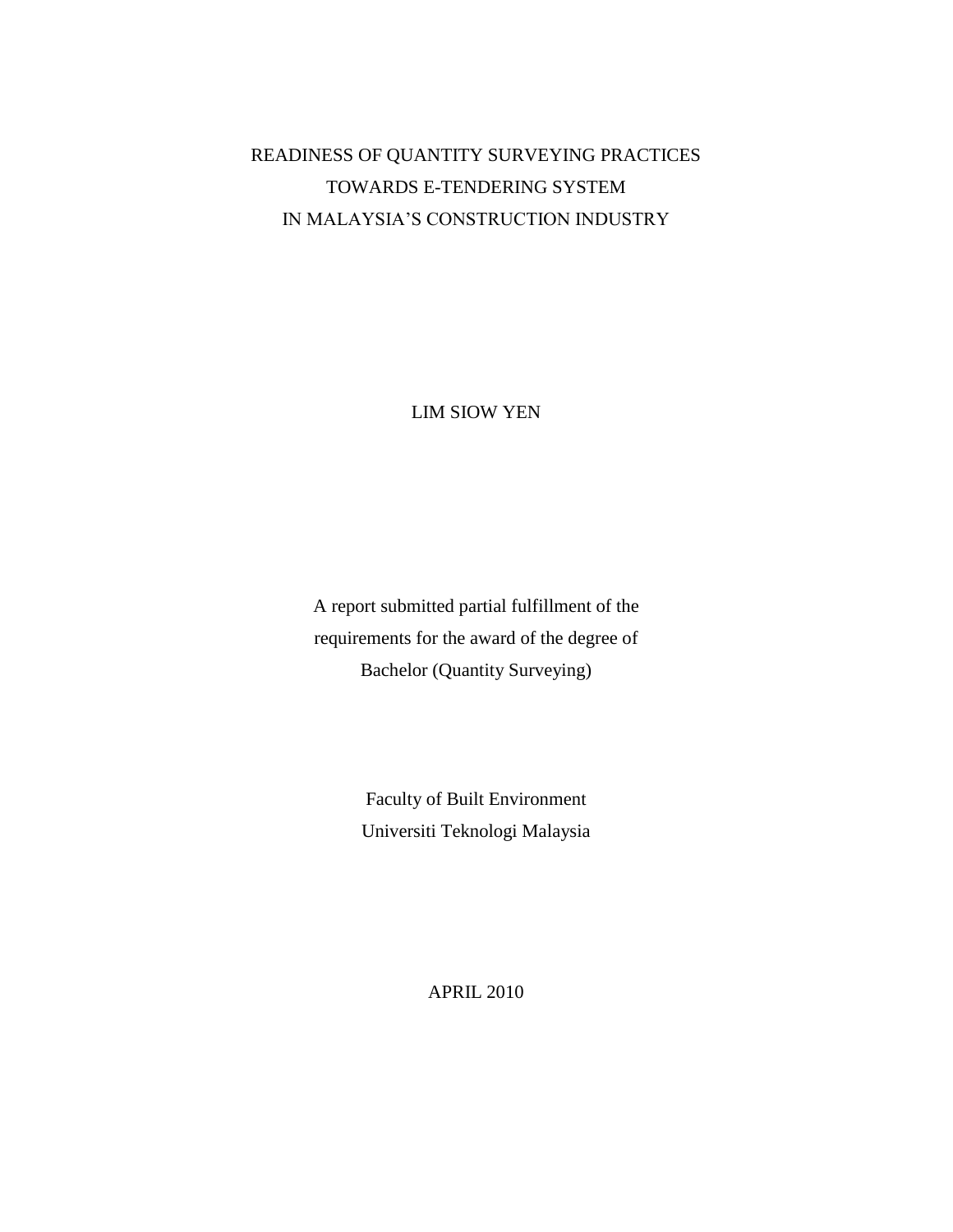## **ABSTRACT**

The construction industry is categorised as being an information-intensive industry and has been continuous searching for improved business methods to meet customer expectations. Electronic tendering system had been introduced as an effective platform for information flow and communication tool during the tendering process in order to achieve better collaboration, coordination and control amongst construction team players. In this research, the main aim is to investigate the level of readiness of Quantity Surveying Practices towards the implementation of E-tendering system in the construction industry. In order to obtain the necessary information, survey was used in this study. There are several aspects to observe in order to identify the readiness of the QS community in the implementation of E-tendering system, namely the technology, people and process aspect of an organisation. The survey conducted was directed at Quantity Surveyor's practices which are registered under BQSM in Malaysia. The practices is then categorised according to the size of firm which are small, medium and large. The results from analysing the data from questionnaires show that the level of readiness of Quantity Surveying Practices towards the implementation of E-tendering system in the Malaysian is at a satisfactory level. Generally, large firms have showed higher readiness compared to small sized firms and medium sized firms. Nevertheless, Quantity Surveying Practices have a lower overall mean score for the readiness from the aspect of people. Thus, the major concern for readiness of current construction industry towards the implementation of E-tendering system should be focus more on the people, which represent the end users of the E-tendering system application. By then, E-tendering system will be able to have a more rapid adoption among the Quantity Surveying Practices in Malaysia.